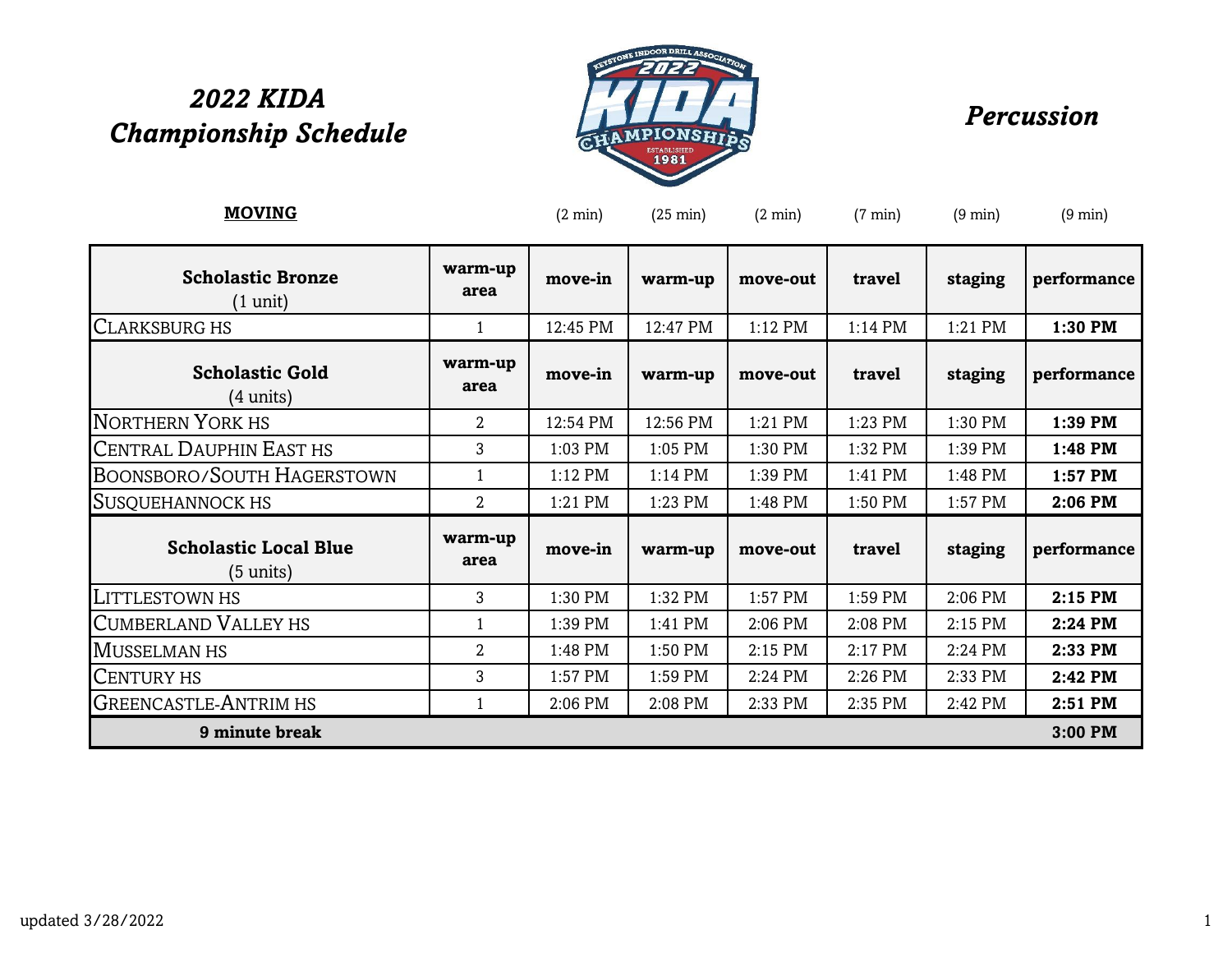# *2022 KIDA*  zozz KIDA<br>Championship Schedule *Percussion*



| <u>MOVING</u>                                     |                 | $(2 \text{ min})$ | $(25 \text{ min})$ | $(2 \text{ min})$ | $(7 \text{ min})$ | $(9 \text{ min})$ | $(9 \text{ min})$                 |  |  |
|---------------------------------------------------|-----------------|-------------------|--------------------|-------------------|-------------------|-------------------|-----------------------------------|--|--|
| <b>Scholastic National Blue</b><br>(7 units)      | warm-up<br>area | move-in           | warm-up            | move-out          | travel            | staging           | performance                       |  |  |
| CARLISLE HS                                       | $\overline{2}$  | 2:24 PM           | 2:26 PM            | 2:51 PM           | 2:53 PM           | 3:00 PM           | 3:09 PM                           |  |  |
| <b>URBANA HS</b>                                  | 3               | 2:33 PM           | 2:35 PM            | 3:00 PM           | 3:02 PM           | 3:09 PM           | 3:18 PM                           |  |  |
| <b>CENTRAL DAUPHIN HS</b>                         |                 | 2:42 PM           | 2:44 PM            | 3:09 PM           | 3:11 PM           | 3:18 PM           | 3:27 PM                           |  |  |
| <b>CLARKE COUNTY HS</b>                           | $\overline{2}$  | 2:51 PM           | 2:53 PM            | 3:18 PM           | 3:20 PM           | 3:27 PM           | 3:36 PM                           |  |  |
| <b>WESTERN FREDERICK HS</b>                       | 3               | 3:00 PM           | 3:02 PM            | 3:27 PM           | 3:29 PM           | 3:36 PM           | 3:45 PM                           |  |  |
| <b>WEST SHORE SD</b>                              |                 | 3:09 PM           | 3:11 PM            | 3:36 PM           | 3:38 PM           | 3:45 PM           | 3:54 PM                           |  |  |
| HEMPFIELD HS                                      | $\overline{2}$  | 3:18 PM           | 3:20 PM            | 3:45 PM           | 3:47 PM           | 3:54 PM           | 4:03 PM                           |  |  |
| <b>Scholastic Platinum</b><br>$(1 \text{ unit})$  | warm-up<br>area | move-in           | warm-up            | move-out          | travel            | staging           | performance<br>$(10 \text{ min})$ |  |  |
| <b>LOWER DAUPHIN HS</b>                           | 3               | 3:27 PM           | 3:29 PM            | 3:54 PM           | 3:56 PM           | 4:03 PM           | 4:12 PM                           |  |  |
| <b>Independent Platinum</b><br>$(1 \text{ unit})$ | warm-up<br>area | move-in           | warm-up            | move-out          | travel            | staging           | performance<br>$(10 \text{ min})$ |  |  |
| <b>OLD LINE PERFORMING ARTS</b>                   | 1               | 3:37 PM           | 3:39 PM            | 4:04 PM           | 4:06 PM           | 4:13 PM           | 4:22 PM                           |  |  |
| 17 minute break                                   |                 |                   | 4:32 PM            |                   |                   |                   |                                   |  |  |